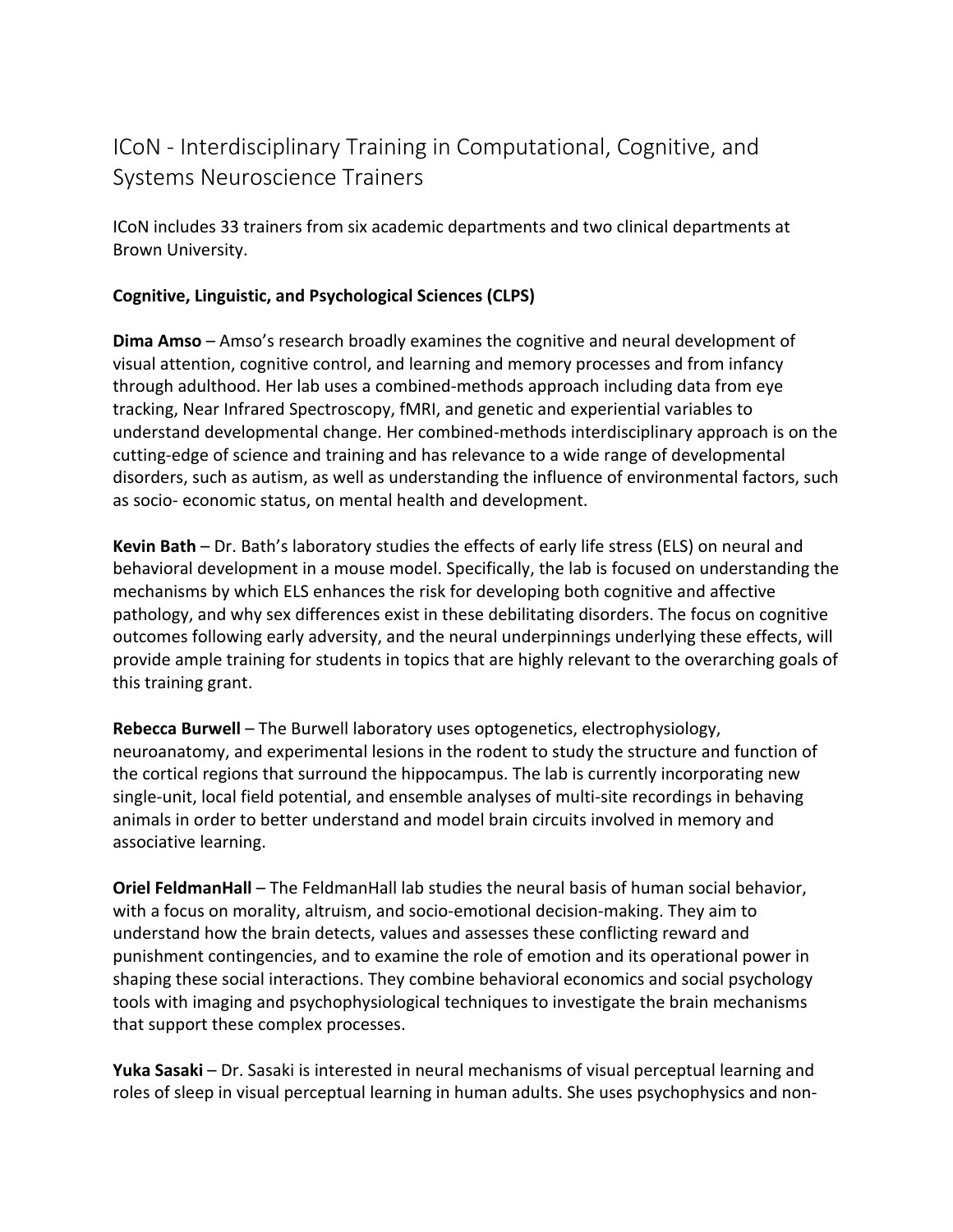invasive neuroimaging techniques including functional magnetic resonance imaging, diffusion tensor imaging, and magnetic resonance spectroscopy, as well as polysomnography. She is also interested in how aging affects neural mechanisms of visual perceptual learning.

**Thomas Serre** – Serre's lab seeks to understand the neural computations supporting visual perception. There is little doubt that even a partial solution to the question of which computations are carried out by the visual cortex would be a major breakthrough: it would begin to explain one of our most amazing abilities, vision; and it would open doors to other aspects of intelligence such as language, planning or reasoning. It would also help connect neurobiology and mathematics, making it possible to develop computer algorithms that follow the information processing principles used by biological organisms and honed by natural evolution.

**Amitai Shenhav** – The Shenhav lab studies how decision-making and cognitive control systems interact, with a particular interest in how people choose to engage in cognitively effortful activities and why some individuals have more trouble with this than others (e.g., those with anxiety disorders, major depression, and ADHD). One line of research seeks to elucidate the motivational obstacles to engaging in certain cognitive tasks, by examining the subjective costs associated with overcoming choice conflict and engaging inhibitory control. A second line of research combines computational modeling with experimental data to examine how people determine how much cognitive effort to exert at a given time.

**William Warren** – Dr. Warren's current research investigates the visual control of locomotion and spatial navigation, using human experiments in virtual reality, dynamical systems modeling, and agent-based simulation. The main project aims to build a vision-based "pedestrian model" that accounts for steering, obstacle avoidance, pedestrian interactions, and how these interactions generate the collective behavior of human crowds. A related line of research investigates longer-range navigation, including the process of path integration, the geometry of spatial knowledge, and how such knowledge is used to guide wayfinding. This research has broad applications to mobile robotics, computer simulation, evacuation planning, urban and architectural design, and assistive technology for people with visual-motor impairments.

**Takeo Watanabe** – Dr. Watanabe's research examines visual and cognitive learning and the underlying plasticity. His lab has used multiple brain imaging methods including fMRI, MRS and DTI as well as psychophysics. His long-term goal is to understand learning and plasticity in the whole brain.

#### **Neuroscience**

**Carlos Aizenmann** – Dr. Aizenman's laboratory focuses on the development of the visual system and the role of experience in shaping how the immature visual system becomes properly wired. They are interested in the adaptations, both cellular and at the circuit level, that the developing Xenopus visual system undergoes to function stably and robustly while remaining sufficiently flexible to allow for growth and rewiring. They are also interested in using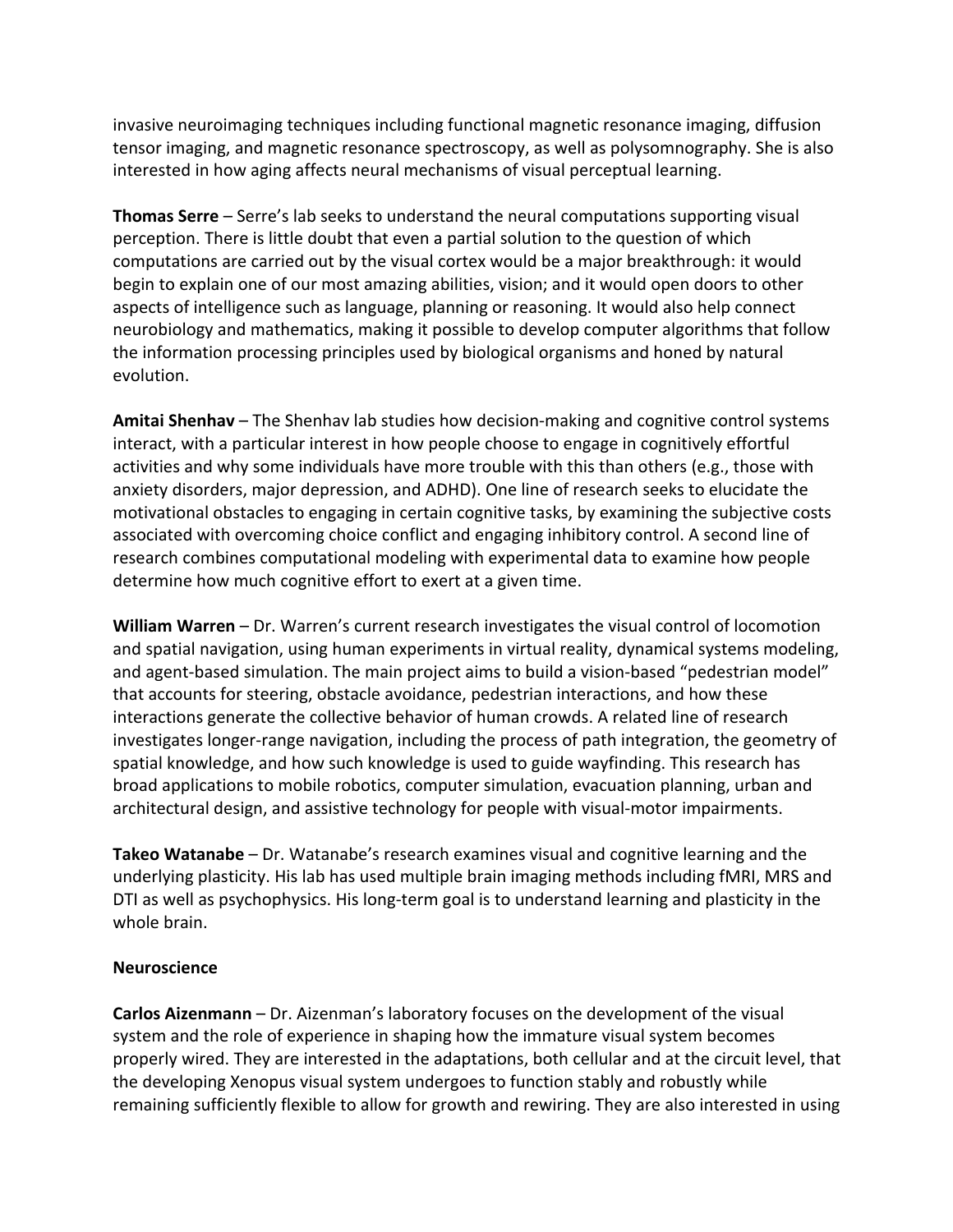Xenopus as a model organism to understand psychiatric and neurological disorders such as autism and epilepsy. The lab uses an integrative approach drawing from diverse fields such as cellular biophysics, genetics, neural circuits, imaging, behavior and computational modeling.

**Theresa Desrochers** – Dr. Desrochers seeks to understand how we plan, monitor, and carry out sequential tasks that unfold in time. Though these tasks are central to our everyday lives, the ability to carry out a complex sequential task effectively is disrupted in a wide range of psychiatric and neurological disorders. It is at the basis of real world executive dysfunction. However, we have very little understanding of how the brain accomplishes these sequential tasks. The Desrochers lab seeks to understand how habits, sequential motor function, and serial attention are organized by combining animal and human experimental models.

**John Donoghue** – Dr. Donoghue has a strong track record of contribution in basic neuroscience in the areas of plasticity, cortical function and information processing, and in applied neuroscience in the area of neurotechnology, particularly brain-computer interfaces. His lab's fundamental research question has always been to understand how the cerebral neocortex accounts for flexible behavior, their model has always been the motor cortex, and they have always sought ways to translate their findings into useful human clinical applications. Dr. Donoghue's multidisciplinary knowledge has grown from teaching neuroscience courses at all levels, including clinicians, medical students, undergraduate, and graduate neuroscience students.

**Stephanie Jones** – Dr. Jones' laboratory integrates human electrophysiological brain imaging (Magneto- and Electro-encephalography MEG/EEG) and biophysically principled computational neural models to study thalamocortical dynamics of healthy brain function and disease. She has used this integrated approach to study the cellular and circuit level dynamics underlying sensory evoked and spontaneous rhythmic activity in human MEG/EEG recordings and their modulation with perception, attention, practice, and healthy aging. She works closely with clinicians and animal electrophysiologists to develop data driven models that provide testable predictions on brain dynamics and their impact on function.

**Karla Kaun** – Dr. Kaun's laboratory uses the powerful molecular and genetic tools available in the fruit fly Drosophila melanogaster to investigate the neural substrates of memory, reward, and addiction at the molecular and cellular level. The basic circuit motifs underlying reward responses are remarkably similar across phyla, from flies to primates. The lab uses the extremely well characterized mushroom body memory circuit in Drosophila, to understand the neural dynamics underlying appetitive behavioral decisions. Combined with the close interdepartmental collaborations at Brown, the Kaun lab's participation in this training grant provides an ideal interface for using computational approaches to integrate the circuit principles uncovered in behaving Drosophila into a more complex neural platform relevant to human behavior.

**Matt Nassar** – Dr. Nassar investigates how neural mechanisms of information processing impact decisions and afford complex behavior. His research relies on computational models to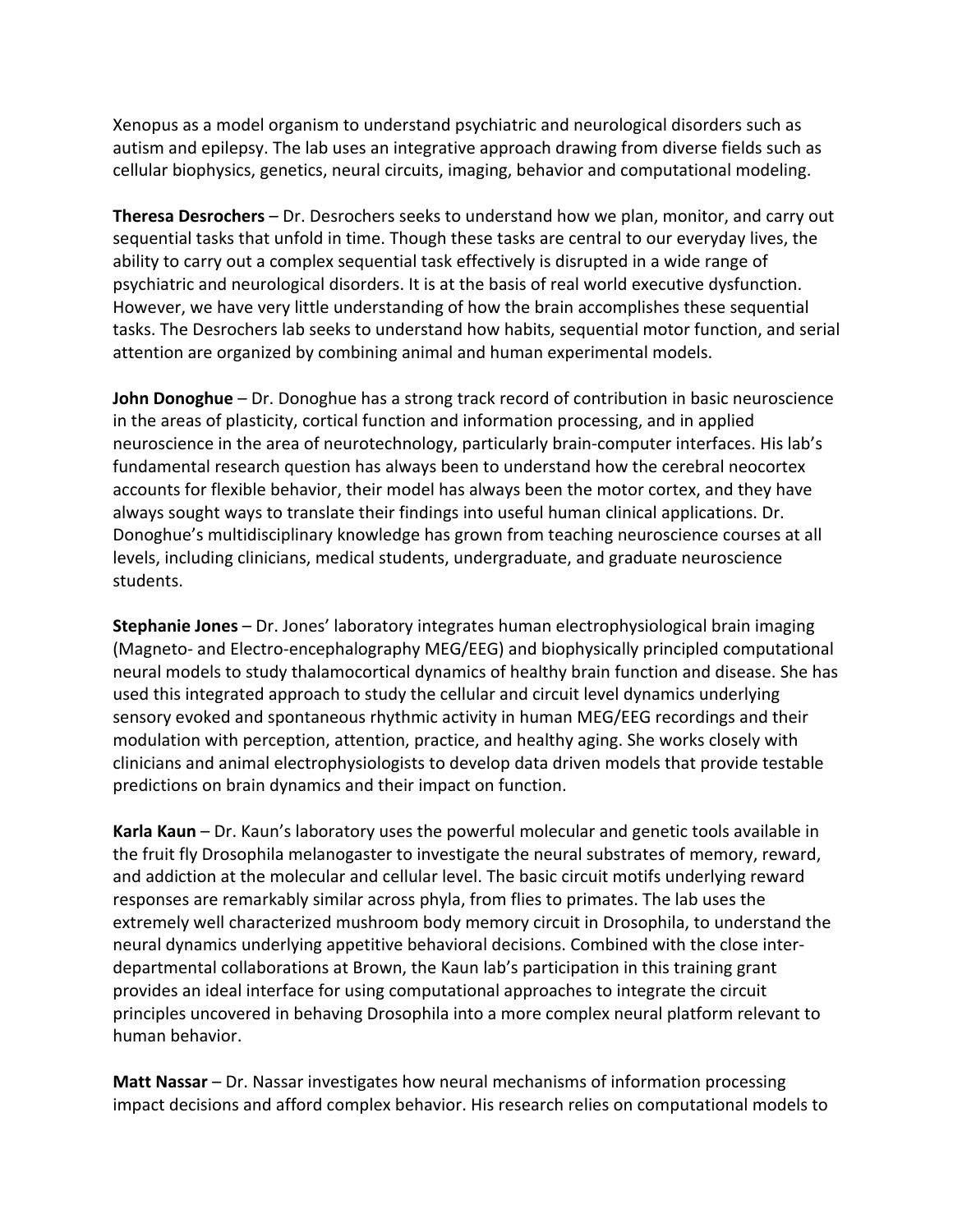link behavior to their neural mechanisms, often by using indirect measures of neural activity (e.g. fMRI, MRS, EEG, and pupillometry) to distinguish between potential neural mechanisms. This integrative computational approach allows him to use experimental results from different levels of analysis (e.g. single neurons, population summaries, behavior) to inform a multi-level understanding of information processing and decision making.

**David Sheinberg** – Work in the Sheinberg Lab aims to understand how the brain makes sense of the constant barrage of sensory information that is picked up by our peripheral senses. By combining behavioral and neurophysiological studies in non-human primates, they ask how the activity of single neurons working together in the brain empowers the visual system to explore complex environments and recognize objects, scenes, and actions. A central question they study is how experience affects these processes and how information from more than one source can be integrated to give rise to the impression of an object.

**Wilson Truccolo-Filho** – The Truccolo lab develops data-driven stochastic models of neuronal network dynamics with the following goals: (a) to understand how collective dynamics in neuronal ensembles distributed across different brain areas contribute to behavior and cognition; (b) to develop neural decoding and closed-loop control approaches for brainmachine interfaces designed to assist people with neurological disorders (e.g. paralysis, epilepsy), and (c) to predict, detect and control pathological events in Alzheimer's, epilepsy, Parkinson's, and other psychiatric and neurological diseases and disorders. Computer Science

**George Konidaris** – The Intelligent Robot Laboratory develops algorithms that enable robots to generate goal- directed behavior in unstructured environments, and in real-time. They focus on learning hierarchies that represent behaviors and world knowledge using various levels of abstraction, to enable robots to reason and problem-solve maximally efficiently. They also develop reinforcement learning and motion planning algorithms.

**David Laidlaw** – David Laidlaw's lab studies visualization and modeling applications of computer graphics and computer science to other scientific disciplines. The lab is working with researchers in, for example, developmental neuroscience, medical imaging, neuropathology, and cognitive science to develop new computational applications and to understand their strengths and weaknesses. Research problems of particular interest are visualization of multivalued multidimensional neuroimaging data, comparisons of virtual and nonvirtual environments for scientific tasks, and applications of perception and cognition to visualization.

**Michael Littman** – Littman's lab focuses on computational reinforcement learning, developing algorithms that learn from interaction with an environment or person to maximize a given reward function. They also study how people can specify tasks and how learning systems can acquire task specifications from interaction. Finally, in ongoing collaborations with cognitive scientists, they look at how norms and other forms of pro-social behavior can be learned. He also leads the Humanity-Centered Robotics Initiative at Brown. Littman is funded by NSF and has organized and coordinated several reinforcement learning competitions and challenges.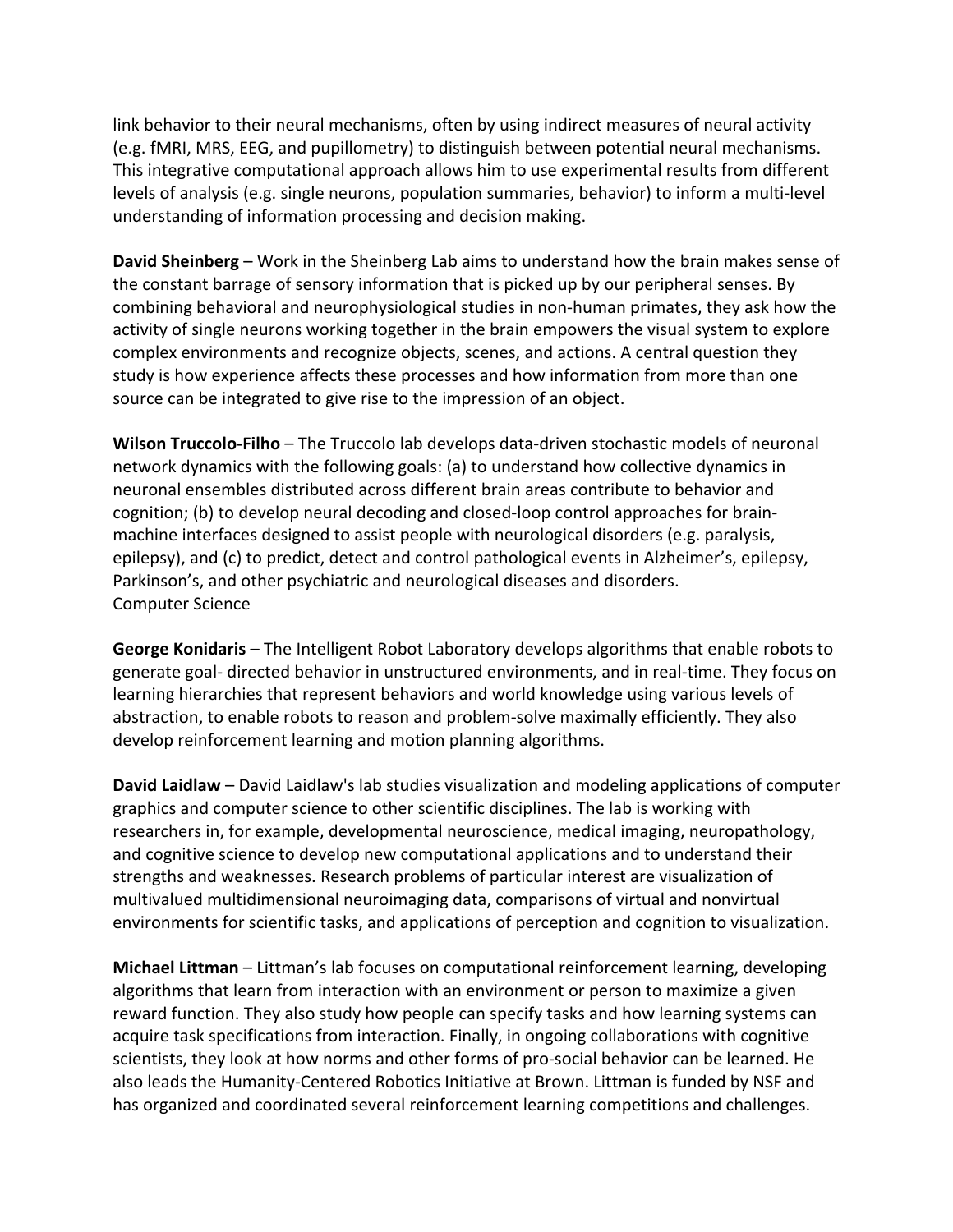### **Biostatistics**

**Ani Eloyan** – Dr. Eloyan's work focuses on computational analysis of neuroimaging data including functional and structural image processing and statistical analysis. She developed computational methods for dimension reduction specifically focusing on matrix decompositions for analyzing functional magnetic resonance imaging data. Dr. Eloyan worked extensively on statistical modeling approaches for brain connectivity analysis of people with Autism Spectrum Disorder. She developed and taught several courses in statistical methodology and in computational neuroimaging. Her expertise in statistical methodology development and teaching imaging statistics methods will add to the aims of this proposal.

**Zheng Zhang** – Dr. Zhang is an assistant professor of biostatistics and an affiliated faculty with the Brown Data Science Initiative. She is interested in developing novel statistical methodologies for evaluating the performance of biomarkers and imaging modalities in advancing personalized medicine and health data analytics. Her research made contributions to clinical trial methodology, decision making methods, biomarker analysis, and statistical machine learning. Her expertise in study design and statistical machine learning will greatly aid the success of the proposed training program.

## **Applied Mathematics**

**Matthew Harrison** – A large component of Dr. Harrison's work involves collaborative research with neuroscientists and the development of statistical methodology for brain science data. He has been especially interested in rigorous statistical techniques that allow neuroscientists to explore the structure of their data without burdensome modeling efforts and unrealistic assumptions. He has also worked on novel algorithms for neural decoding, including applications for closed-loop cursor control using brain-computer interfaces.

**George Karniadakis** – Dr. Karniadakis' interests concern stochastic multiscale modeling of physical and biological systems, including blood flow dynamics in health and disease and neurovascular coupling. His current focus is on developing machine learning tools for biophysical systems. He has supervised more than 45 PhD students and more than 20 postdocs.

# **Engineering**

**David Borton** – Dr. Borton's laboratory engages engineers, neuroscientists, mathematicians, and clinicians to create and apply state-of-the-art neural interfaces, kinematic sensors, and biochemical sensors to study neurological disease and injury in humans and relevant animal models. Their main research goals include (i) characterization of neural activity during unconstrained, complex, and natural behavior; (ii) realization of fully implanted neural recording and modulation technologies to aide in rehabilitation, augmentation, and replacement of lost neurological function; and (iii) leverage biophysical, computational, and behavioral models to predict the effects of neuromodulation on behavior.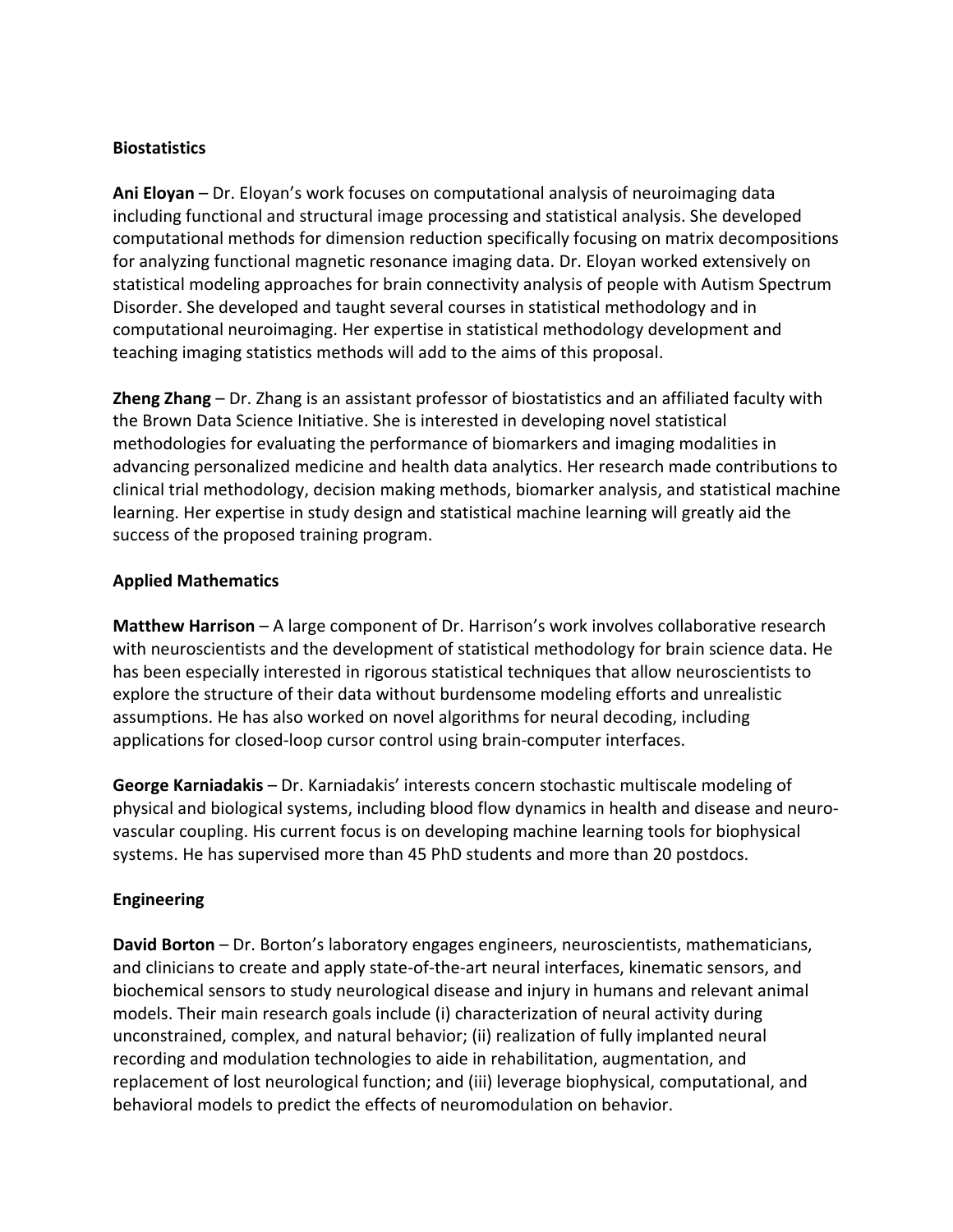**Leigh Hochberg** – Dr. Hochberg leads the BrainGate pilot clinical trials and the Laboratory for Restorative Neurotechnology at Brown University. His research enables the real-time decoding of human motor cortical neuronal ensemble activity, with single-neuron resolution, toward the control of external devices by people with tetraplegia. A variety of computational neuroscience techniques are employed not only to decode most efficiently the intended movement of a participant's limb, but to better understand the information encoded in high-resolution human cortical activity and the dynamic nature of this activity.

#### **Neurosurgery**

**Wael Asaad** – Dr. Asaad's laboratory studies the neuronal basis of visual-motor learning, decision-making and motor function across the prefrontal cortex, basal ganglia and thalamus. Embracing the interactionist approach, they undertake systems neuroscience projects in humans and nonhuman primates, focusing on recording neurophysiology during the performance of psychophysical tasks to study adaptive behavior. Their ultimate goals are to understand and harness the mechanisms of learning to augment neural plasticity in the setting of obsessive compulsive disorder (OCD), brain injury, stroke and other psychiatric and neurological illnesses, and to design new methods of advanced neuromodulation.

## **Psychiatry and Human Behavior**

**Benjamin Greenberg** – Dr. Greenberg leads two related lines of research focusing on development of brain circuit-based treatments in neuropsychiatry. At Butler Hospital, his group works on the neurocircuitry of noninvasive brain stimulation in OCD, using transcranial neuromodulation and neuroimaging. This occurs in the context of an NIMH-funded P50 translational Conte Center, which he co-Directs. At the Center for Neurorestoration and Neurotechnology (CfNN) at the Providence VA Medical Center, where Dr. Greenberg is Associate Director, the research team focuses on studying effectiveness and predictors and mechanisms of action of neuromodulation for depression, posttraumatic stress disorder (PTSD), and the affective dimension of chronic pain. The latter work uses computational approaches, in collaboration with Dr. Stephanie Jones.

**Noah Philip** – Dr. Philip's lab uses cutting edge technology to understand and treat serious psychiatric disorders, such as major depressive disorder and PTSD. They use noninvasive brain stimulation and functional neuroimaging, including transcranial magnetic stimulation, lowcurrent stimulation, network-based resting state functional connectivity and virtual reality. Active studies in the Philip lab range from first-in-human studies of novel stimulation devices, rational development of individualized stimulation parameters, and multimodal imaging assessments how trauma and negative affect impact brain responses to stimulation.

**Steven Rasmussen** – Dr. Rasmussen's research team focuses on understanding the role of frontostriatal circuitry in the etiology of OCD and the use of this understanding to develop novel circuit base interventions for the illness. Current projects are focused on 1) the use of